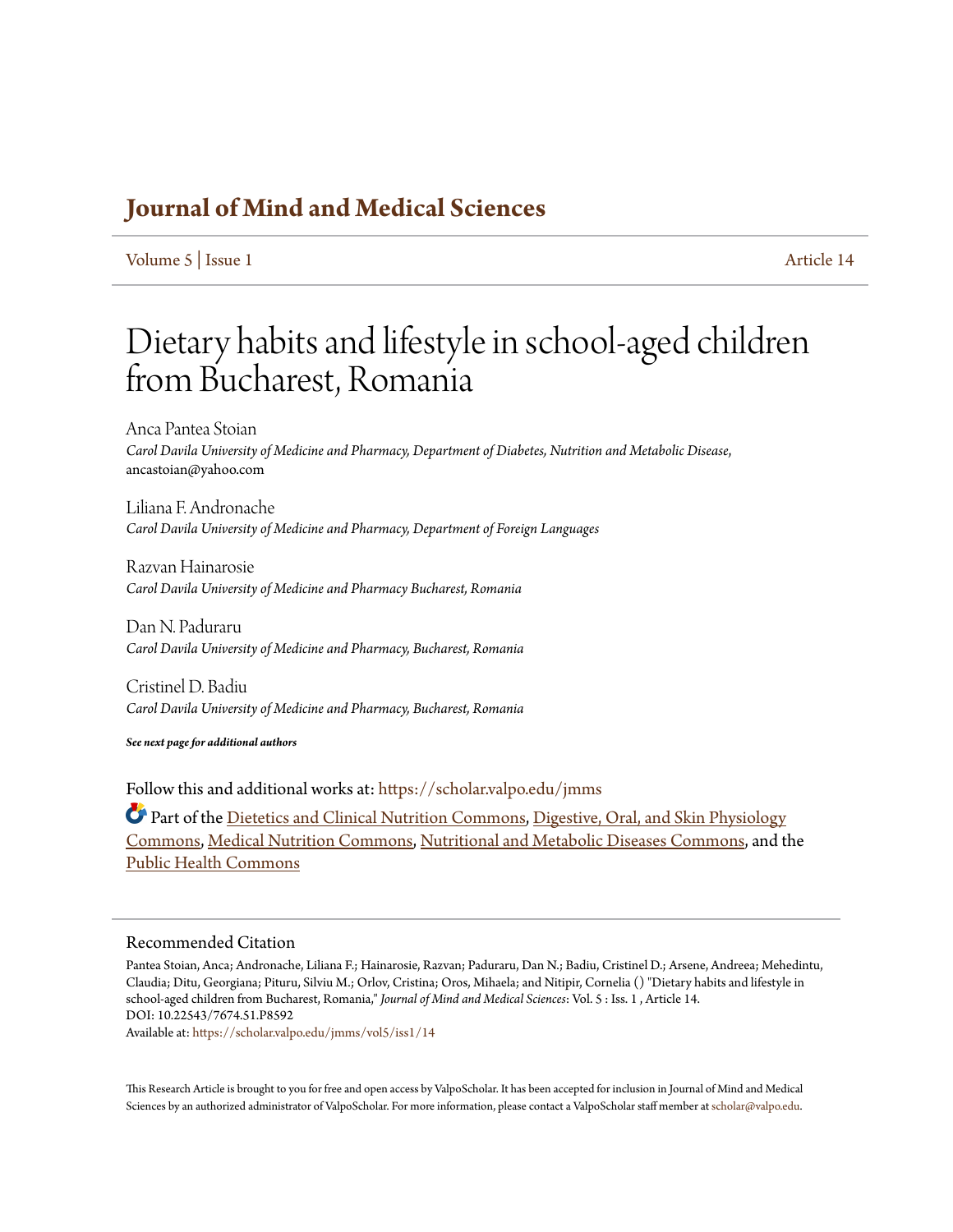# Dietary habits and lifestyle in school-aged children from Bucharest, Romania

### **Cover Page Footnote**

No funding was received for the present article.

### **Authors**

Anca Pantea Stoian, Liliana F. Andronache, Razvan Hainarosie, Dan N. Paduraru, Cristinel D. Badiu, Andreea Arsene, Claudia Mehedintu, Georgiana Ditu, Silviu M. Pituru, Cristina Orlov, Mihaela Oros, and Cornelia Nitipir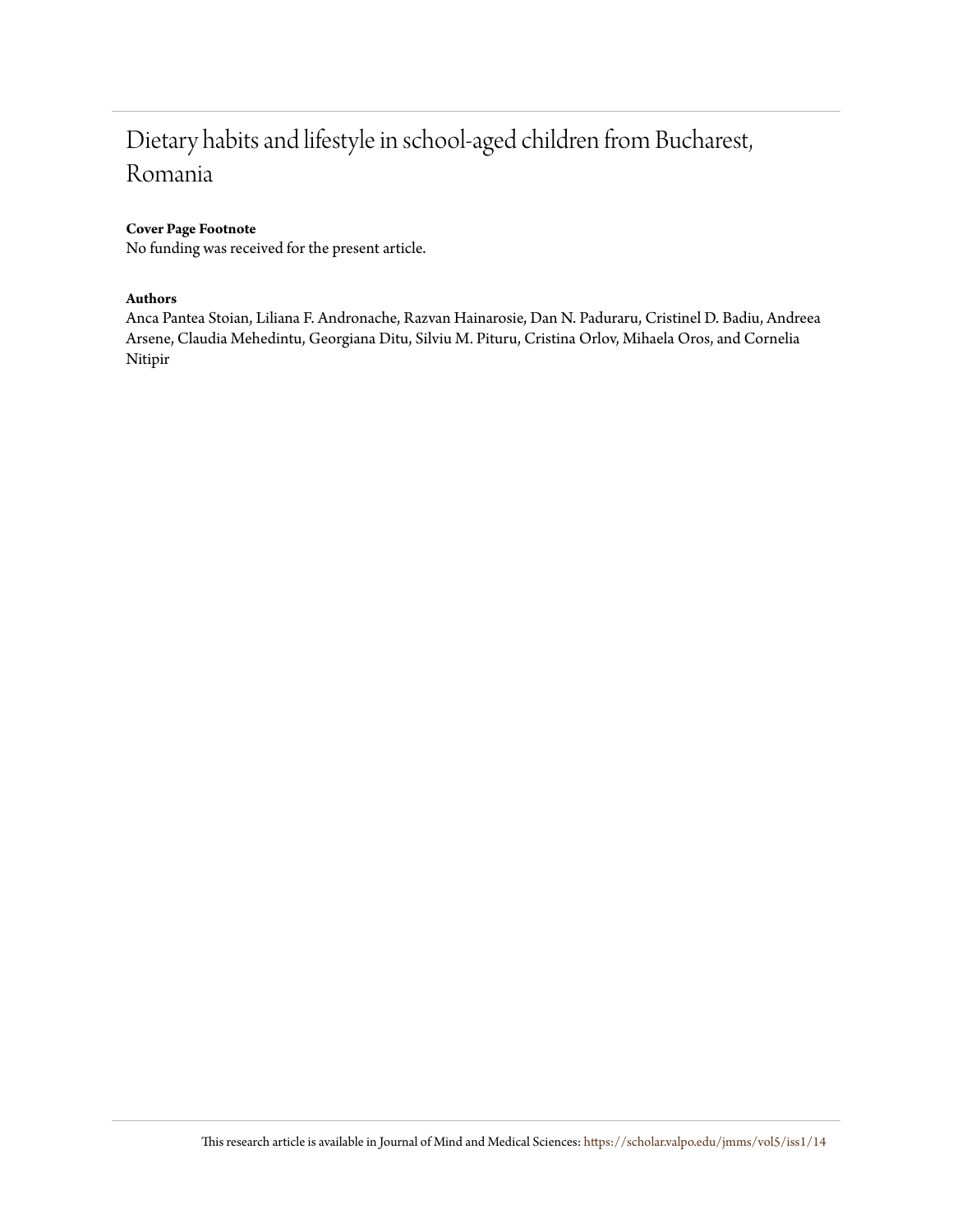

# *Research Article*

# Dietary habits and lifestyle in school-aged children from Bucharest, Romania

**Anca Pantea Stoian<sup>1</sup>**\* **, Liliana F. Andronache<sup>2</sup> , Razvan Hainarosie<sup>3</sup> , Dan N. Paduraru<sup>3</sup> , Cristinel D. Badiu<sup>3</sup> , Andreea Arsene<sup>3</sup> , Claudia Mehedintu<sup>3</sup> , Georgiana Ditu<sup>4</sup> , Silviu M. Pituru<sup>3</sup> , Cristina Orlov<sup>5</sup> , Mihaela Oros<sup>6</sup> , Cornelia Nitipir<sup>3</sup>**

Department of Diabetes, Nutrition and Metabolic Disease<sup>1</sup>, Department of Foreign Languages<sup>2</sup>, Carol Davila University of Medicine and Pharmacy, Bucharest, Romania<sup>3</sup>; N.C. Paulescu National Institute of Diabetes, Nutrition and Metabolic Disease, Bucharest, Romania<sup>4</sup>; Elias University Emergency Hospital, Department of Medical Oncology, Bucharest, Romania<sup>5</sup>; Queen Mary Hospital, Department of Clinic Pediatry, Bucharest, Romania<sup>6</sup>

Abstract Background. This study evaluated the difference between boys and girls in terms of nutritional status, lifestyle, and dietary habits during school life.

> **Materials and Methods***.* A descriptive and observational study was conducted in 2016, in which 251 children, aged 7-17, from 3 elementary schools and a high school in Bucharest, Romania, were evaluated. A questionnaire was used to assess food behavior, eating, and lifestyle habits.

> **Results**. Boys had a significantly higher waist circumference (71.18±9) than girls (67.46±9.91) (p=0.004). Thus 27% of boys were overweight or obese compared with only 22% of the girls. Differences were also seen between the two groups in terms of main meals and snacks and following a rhythm of meals: a statistically significant percentage of girls (36.3%) skip breakfast, while most boys (63.8%) take a food package to school. A total of 23.8% of the boys and 24% of the girls state that they eat while sitting in front of the computer or TV.

> **Conclusions**. We found that boys are more overweight or obese than girls. Obesity in the pediatric population of Romania could be explained by the country's emergence from communism 25 years ago, pattern typical of all Eastern European countries and which currently involve an overexposure of people to fast food, fizzy drinks and sweets, as well as to a high consumption of salt and food additives. Unbalanced and highly caloric food had been preferable to healthy food in the last period. Leisure time is rather spent in front of the TV, tablet, detrimental to rational physical exercise, recreational sports or hiking. The family environment is very important and all our actions should be focused on continuous education about the risks of unhealthy food and a sedentary lifestyle.

- **Keywords** : school-aged children, obesity, eating habits, lifestyle, nutrition
- **Highlights** <del>✓</del> The great majority of Romanian children do not follow a healthy schedule of meals and snacks, with many giving up breakfast deliberately.
	- $\checkmark$  The boys are more obese than girls (9% vs. 5%) while the overweight figure was 27% among the boys and 22% among the girls.

**To cite this article**: Pantea-Stoian A, Andronache LF, Hainarosie R, Paduraru DN, Badiu CD, Arsene A, Mehedintu C, Ditu G, Pituru SM, Orlov C, Oros M, Nitipir C. Dietary habits and lifestyle in school-aged children from Bucharest, Romania. J Mind Med Sci. 2018; 5(1): 85-92. DOI: 10.22543/7674.51.P8592

\*Corresponding author: Anca Pantea-Stoian, Carol Davila University of Medicine and Pharmacy, Department of Diabetes, Nurition and Metabolic Disease, Ion Movila Street, no 5- 7, Bucharest, Romania, tel: +40 0723684855, e-mail: [ancastoian@yahoo.com](mailto:ancastoian@yahoo.com)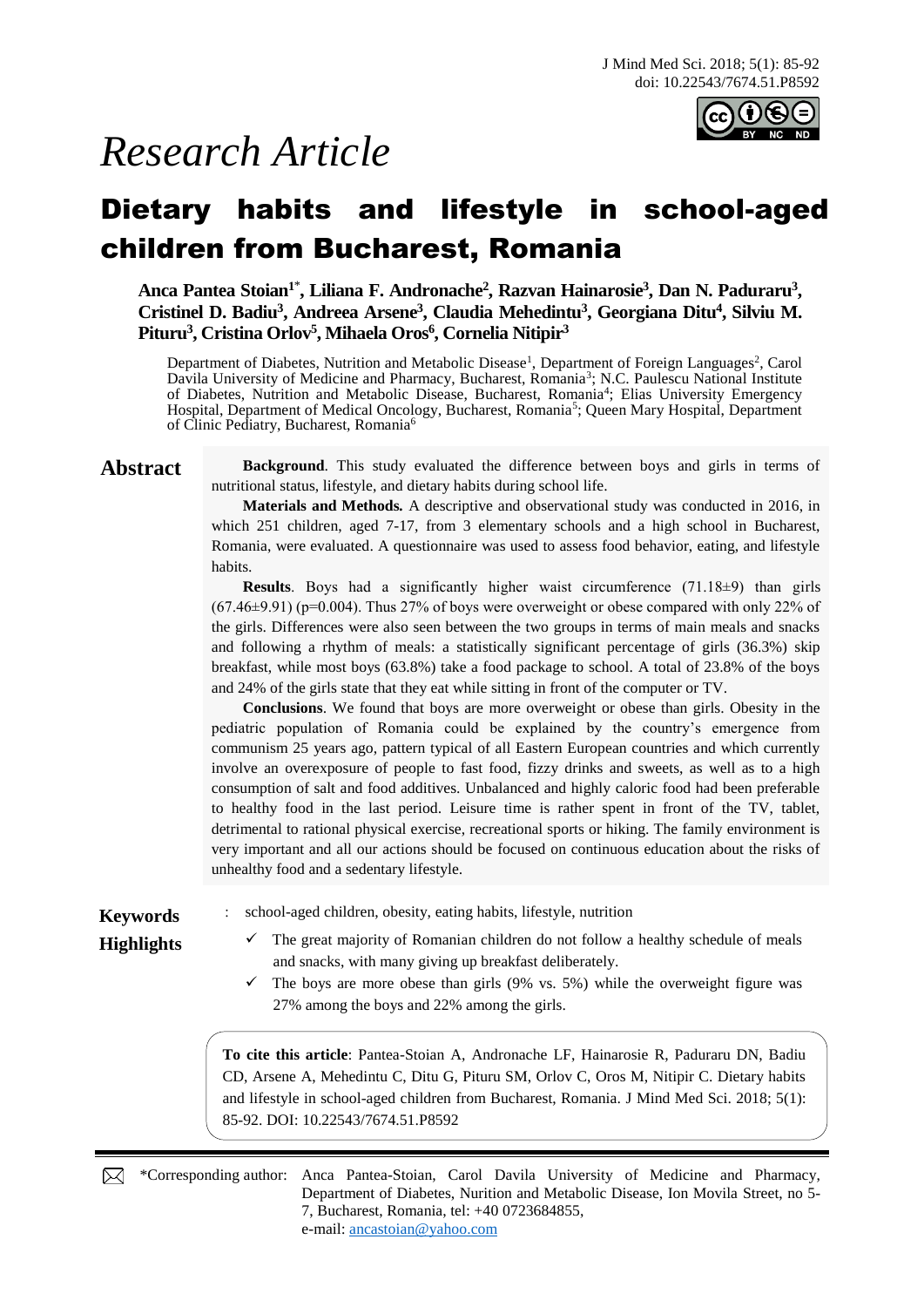### **Introduction**

lifestyle during childhood and adolescence are risk factors for different nutritional and cardiovascular diseases in adulthood. Obesity is perhaps the most frequent chronic disease in children and adolescents, However, obesity is the most common nutritional disorder in children worldwide, its prevalence growing in both developed and developing countries, affecting all social and economic categories, both sexes, all ages and ethnic groups. Obesity among children and adolescents represents a serious public health problem, since it is frequently associated with metabolic syndrome, type II diabetes mellitus, hypertension, dyslipidemias as well as more frequent sleep apnea and orthopedic diseases/ osteoporosis (1, 2).

children is 30% higher in developing countries a situation that is detrimental to physical exercise. More (classified as countries with poor and average incomes than 7% of children and adolescents frequently eat fastby the World Bank) than in developed countries. Data food, which is rich in carbohydrates, lipids, salt, and provided by the Order of the Ministry of Health in 2013 sugar. Such a lifestyle is frequently seen within the entire pertaining to the international situation of obesity family, especially in disorganized or single parent homes indicate that "wealth disease" is a problem even for very (7). many poor countries  $(3, 4)$ .

youngsters aged 15 or older ranges between 20-60% depending on the country, while the number of daily calories per capita varies between 2700 and over 3500 (4).

The increase in time spent in front of the computer, TV, or video games is a significant factor in the growth of obesity at a global level (2). A study published by the Milken Institute in 2012 notes that each 10% investment of information technology generates a 1% increase in the obesity rate, while a 0.4% growth of the obesity rate due to the time spent in front of the screen leads to an overall growth of 1.4% of the obesity rate. These data show that, for example, in a country with a population of 300 million inhabitants, there will be 4.2 million new cases of obesity. The study also reveals that in countries with a large investment in informational technology, a growth Romania. of 1% in the number of physically active people can prevent a growth of 0.2% of obesity (5).

In Romania, overweight and obesity represent a diagnosed as overweight or obese. The prevalence of questionnaire obesity in 2014 was 10.1% in both urban and rural areas questions, work and sleep schedule, frequency and

Much evidence indicates that eating habits and term positive energy balance supported by a modern in Romania. This increased incidence is due to a longlifestyle, excess caloric feeding originating in junk-food, a sedentary lifestyle, and the lack of an adequate nutritional education (6).

affecting each group of age, beginning with infancy. in Europe in terms of overweight, up from 23rd in 2003. According to the latest studies, Romania is now 3rd Specialists state that the explanation for such a worrying phenomenon is due to the occurrence of the first "fastfood" generation among adults after the '90s. Acknowledging problems related to food quality is a starting point in solving such a problem. The formation of healthy eating habits begins in the very first years of development, yet the first years at school may lead to developing bad eating habits, for example, buying snacks from shops often found within the school (5, 6).

The growing rate of overweight and obesity in from the age of 2, spending an average of 2-4 hours/day, It is concerning that children begin watching TV

The prevalence of overweight in Europe ranges between boys and girls regarding nutritional status, between 40-59.9% in adults aged 20 years or older. The lifestyle, and eating habits in the schooling period. prevalence of insufficient physical activity in European Developing positive lifestyle habits should become a The purpose of this study was to assess differences national strategy among the young so as to promote physical exercise, understand patterns of a sedentary lifestyle and their control, impart nutritional education on a large scale among the entire population, and promote healthy norms of sleep and work schedules (8).

### **Materials and Methods**

A descriptive, observational, cohort study was undertaken in which 251 children were assessed, with ages between 7-17 years (mean =  $12.27 \pm 2.72$  years) in three elementary schools and one high school in Bucharest, Romania. The children were divided into two groups based on gender: 41.8% (105) boys and 58.2% (146) girls, with relatively close ages. Data were collected between February-March 2016, in Bucharest,

serious epidemiologic and public health problem, due to and habits and their connection to lifestyle. Data its growing prevalence. Twenty percent of the children included direct observation methods, questionnaire aged 6-12 years and 11% of those aged 13-17 years are response patterns, and physical examination. The The demographic, anthropometric (weight, height, waist, and hip diameter) parameters were assessed and a questionnaire was used to evaluate the eating behavior was comprised of lifestyle-related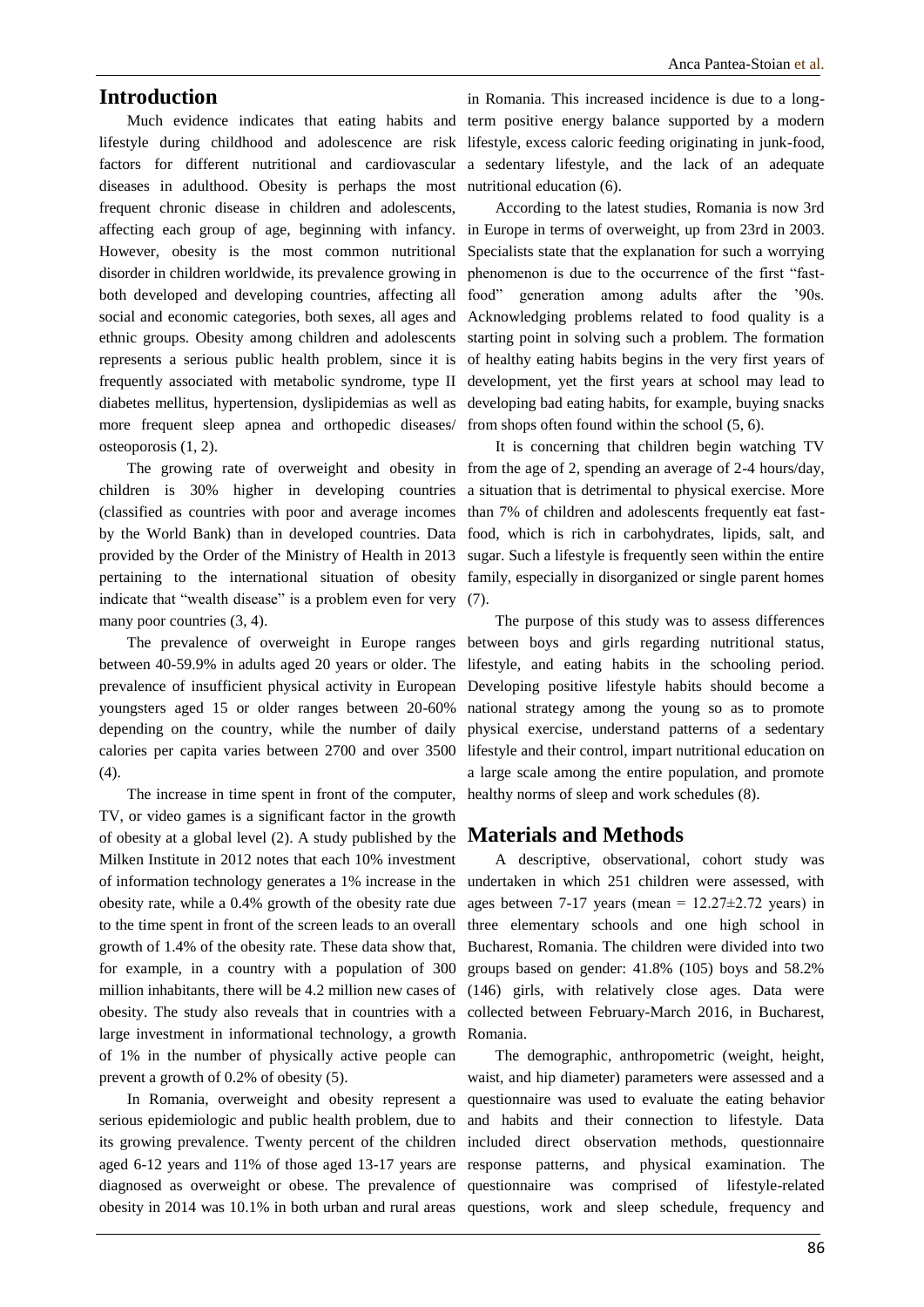schedule of meals, meal content, eating habits, and 30.5% of the boys and 40.1 % of the girls have a family lifestyle habits among the subjects' own families. The questionnaire included questions about the consistency of daily meals, the types and the quantity of drinks consumed daily, the types of daily and weekly exercise, the number of leisure hours spent in front of a computer or TV, and questions related to compliance with recommended food groups and their introduction into the daily diet provided by the Ministry of Public Health (Romania). These school-aged children also reported about the conditions during which meals were eaten by selecting from the following categories: standing, directly from the food pot, watching TV, eating due to boredom, emotional eating, and eating at night or only in small amounts but frequently. Informed consent was given by parents.

In terms of physical evaluation, calculation of the Body Mass Index (BMI) involved measurement of both weight and height under conditions of food and beverage fasting for more than 8 hours. Children were weighed on an empty bladder and slightly dressed and their BMI was correlated with the percentile graphics specific to boys and girls.

BMI is an indicator of body fatness, so even though it cannot be used to diagnose health issues, it can be used as an early screening tool. For children and teenagers, BMI was evaluated using age and gender-specific charts that take into account different growth patterns for the sexes. Weight and the amount of fat in the body differ for boys and girls and those levels change with height and age. BMI percentiles for boys (2 to 20 years) and BMI percentiles for girls (2 to 20 years) were used (7).

### *Statistics*

Data were analyzed using Excel and SPSS v 20, with P-values <0.05 for two-tailed tests considered statistically significant. Data are expressed as median (interquartile range) for continuous variables and as number of cases and percentages for category variables. Subjects were classified by gender, and the groups were compared using one-way ANOVA and t tests. The confidence index was higher than 95%.

### **Results**

Regarding anthropometric indices, boys had a significantly higher waist circumference (71.18±9) than girls' (67.46 $\pm$ 9.91) (p=0.004). In addition, comparative analysis (Table 1, Figure 1) indicated a higher percentage of obesity in boys (9%) than girls (5%) although this difference was not significant  $(p=0.25)$ .

main meals, a significantly higher percentage of girls than girls (36.3% vs 22.9%) skip breakfast; most boys(63.8%) take a school lunch (Table 2) and only (Figure 4).

meal.

Regarding meal content, boys are large consumers of fruits, eggs, meat, dairy, and farinaceous (starchy) foods, while the girls are larger consumers of sweets (65.1%) (Table 3). 79% of the boys and 73.3% of the girls have at least one weekly meal at a fast food restaurant (Figure 2). Content of the most frequent foods according to gender is represented in Figure 3.

|                                                | <b>Boys</b> | <b>Girls</b> |
|------------------------------------------------|-------------|--------------|
| Number of children<br>assessed                 | 105         | 146          |
| Underweight<br>$(< 5th$ %ile)                  | 8%          | 7%           |
| <b>Normal</b><br>$(5th - 85th % ile)$          | 66%         | 71%          |
| Overweight or obese ( $\geq$<br>85th %ile) (6) | 27%         | 22%          |
| Obese<br>$\geq$ 95th %ile)                     | 9%          | 5%           |

**Table 1.** Group distribution according to gender and percentile;

**<sup>6</sup>**Terminology based on: Barlow SE and the Expert Committee. Expert committee recommendations regarding the prevention, assessment, and treatment of child and adolescent overweight and obesity: summary report. Pediatrics. 2007; 120 (suppl 4):s164-92.



**Figure 1. Group distribution according to weight and gender**

Regarding eating habits and a consistent rhythm in consume more than 2 glasses of fizzy drinks a day, while As for fluid consumption, 28.6% of the boys only 16.43% of the girls consume more than 2 glasses; 29% fail to drink at least one glass of water a day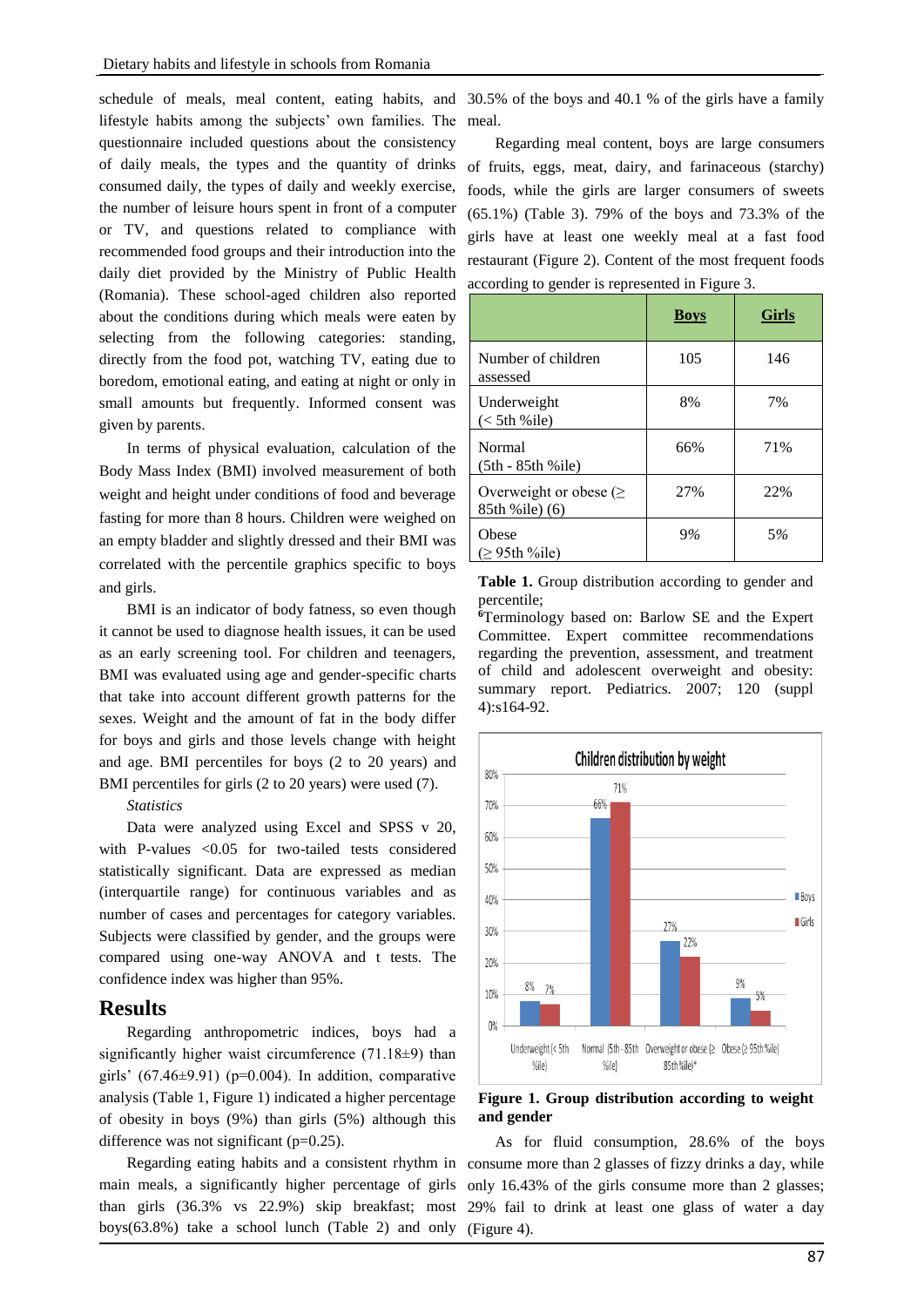|                      |                | <b>Male</b> |                | <b>Female</b> | $\mathbf{p}$ | difference is further reflected in the weekly time spent in<br>front of devices: boys spend approximately $17.38 \pm 5.55$ |          |               |               |              |
|----------------------|----------------|-------------|----------------|---------------|--------------|----------------------------------------------------------------------------------------------------------------------------|----------|---------------|---------------|--------------|
| <b>Breakfast</b>     | Yes            | 77.1% (81)  | Yes            | 63.7% (93)    | 0.023        | hours/ week vs. girls who spend10.8±4.33 hours/ week, a                                                                    |          |               |               |              |
|                      | N <sub>o</sub> | 22.9(24)    | N <sub>0</sub> | 36.3% (53)    |              | significant difference (Figure 5).                                                                                         |          |               |               |              |
| School               | Yes            | 63.8% (67)  | Yes            | 47.3% (69)    | 0.009        | Food                                                                                                                       |          | Male          | Female        |              |
| package              | N <sub>o</sub> | 36.2% (38)  | N <sub>0</sub> | 52.7% (77)    |              |                                                                                                                            |          |               |               | $\mathbf{p}$ |
| Lunch                | Yes            | 78.1% (82)  | Yes            | 75.3%(110)    | 0.641        | Vege-                                                                                                                      | $\leq$ 3 | 81.9%(86)     | 76.7% (112)   |              |
|                      | N <sub>0</sub> | 21.9% (23)  | N <sub>0</sub> | 24.7% (36)    |              | tables                                                                                                                     | >3       | 18.1% (19)    | 23.3% (34)    | 0.049        |
| Snack                | Yes            | 72.4% (76)  | Yes            | 62.3% (91)    | 0.097        | Fruits                                                                                                                     | $\leq$ 3 | 79% (82)      | 76.7% (112)   | 0.54         |
| between<br>lunch and | N <sub>o</sub> | 27.6% (29)  | N <sub>o</sub> | 37.7 % (55)   |              |                                                                                                                            | >3       | 21% (23)      | 23.3% (34)    |              |
| dinner               |                |             |                |               |              | Milk                                                                                                                       | $\leq$ 3 | 81% (85)      | 78.1% (114)   | 0.934        |
| Dinner               | Yes            | 80% (84)    | Yes            | 67.8% (99)    | 0.032        |                                                                                                                            | >3       | 19% (20)      | 21.9% (32)    |              |
|                      | N <sub>o</sub> | 20% (21)    | N <sub>0</sub> | 32.2% (47)    |              | Eggs                                                                                                                       | $\leq$ 3 | 59% (62)      | 39.7% (58)    | 0.023        |
| Eating all           | Yes            | 30.5% (32)  | Yes            | 27.7% (41)    | 0.906        |                                                                                                                            | >3       | 41\% (43)     | $60.3\%$ (88) |              |
| the time             | N <sub>0</sub> | 69.5% (73)  | N <sub>0</sub> | 72.3%         |              | Meat and                                                                                                                   | $\leq$ 3 | 82.9% (87)    | 72.6% (106)   | 0.034        |
|                      |                |             |                | (105)         |              | cold meats                                                                                                                 | >3       | $17.1\%$ (18) | 27.4% (40)    |              |
|                      |                |             |                |               |              |                                                                                                                            |          |               |               |              |





|               |          |             |               | 0.049 |
|---------------|----------|-------------|---------------|-------|
| tables        | >3       | 18.1\% (19) | 23.3% (34)    |       |
| Fruits        | $\leq$ 3 | 79% (82)    | 76.7% (112)   | 0.54  |
|               |          |             |               |       |
|               | >3       | 21% (23)    | 23.3% (34)    |       |
| Milk          | $\leq$ 3 | 81% (85)    | 78.1% (114)   | 0.934 |
|               | >3       | 19% (20)    | 21.9% (32)    |       |
|               |          |             |               |       |
| Eggs          | $\leq$ 3 | 59% (62)    | 39.7% (58)    | 0.023 |
|               | >3       | 41% (43)    | 60.3% (88)    |       |
|               |          |             |               |       |
| Meat and      | $\leq$ 3 | 82.9% (87)  | 72.6% (106)   | 0.034 |
| cold meats    | >3       | 17.1% (18)  | 27.4% (40)    |       |
|               |          |             |               |       |
| <b>Butter</b> | $\leq$ 3 | 45.7% (48)  | $41.1\%$ (60) | 0.567 |
|               | >3       | 54.3% (57(  | 58.9% (86)    |       |
|               |          |             |               |       |
| Pasta         | $\leq$ 3 | 38.1% (40)  | 31.5% (46)    | 0.314 |
|               | >3       | 61.9% (65)  | 68.5% (100)   |       |
| <b>Bread</b>  |          |             |               | 0.05  |
|               | $\leq$ 3 | 81% (85)    | 71.2% (104)   |       |
|               | >3       | 19%(20)     | 28.8% (42)    |       |
| <b>Sweets</b> | $\leq$ 3 | 64.8% (68)  | 65.1% (95)    | 0.075 |
|               |          |             |               |       |
|               | >3       | 35.3% (37)  | 34.9% (51)    |       |
|               |          |             |               |       |

**Figure 2.** Distribution of fast food consumption according to gender and frequency

The rhythm of meals is important, along with a hygienic-dietary regimen important for this age category. 9.5% of boys and 6.2% of girls eat at night; 3.9% of boys and 3.8% of girls eat when upset; 23.8% of boys and 24% of girls report eating in front of the computer or TV. A surprising result was that all children in this study reported eating due to boredom at least once a week.

These observations suggest a compulsive aspect of eating, which may lead to the development of poor eating habits in adulthood and to the previously mentioned chronic complications.

Regarding leisure time spent in front of a TV, tablet, or phone, boys spend  $3.47\pm2.6$  hours daily, significantly higher than girls who spend 2.57±2.1 hours/day. This

**Table 3.** Frequency of food intake per week according to gender



Figure 3. Content of the most frequent foods according to gender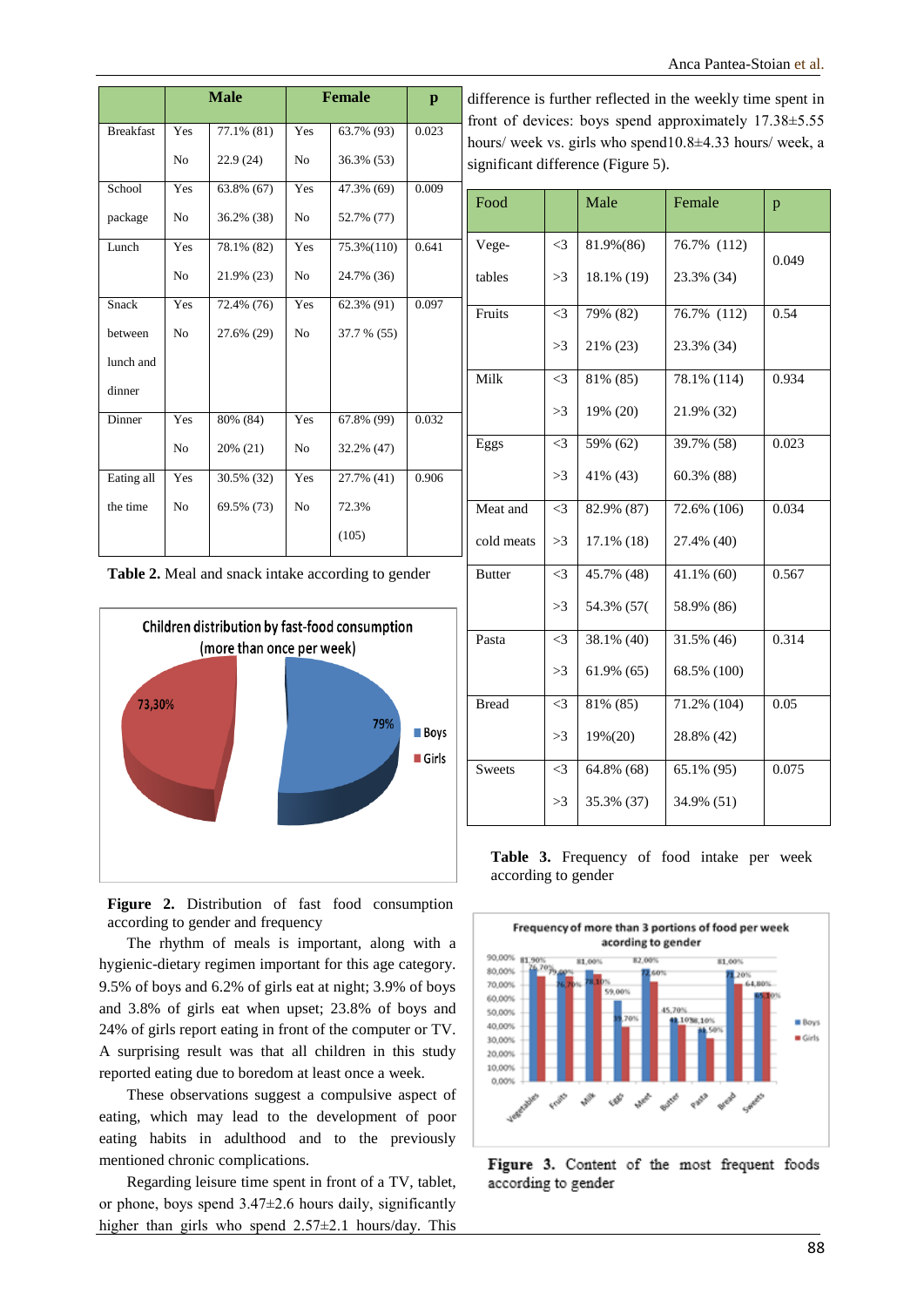

**Figure 4.** Fizzy drinks consumption by gender



**Figure 5. Children distribution by TV watching**

Regarding physical activity, as in adults, increased physical activity has been associated with increased life expectancy and decreased risk for cardiovascular disease. Physical activity triggers overall physical, psychological, and social benefits (9). Analysis of the time spent outdoors engaged in favorite or recreational sports indicates roughly 2 hours daily for both boys and girls. When asked if they participated in other physical activities, only 29% answered affirmatively. Favorite activities included football, dancing, skating, modern dancing, basketball, karate, swimming, walking, movement to music, fitness exercise, Pilates, and gymnastics. However, a significant percentage did not engage in any physically active behavior (27% of the boys and 19% of the girls).

Among the boys' favorite activities were: basketball, 17.6%; cycling, 6.7%; football, 21.4%; swimming, 4%; rugby, 3.8%; roller-skating, 2.9%; and other, 16%. Among girls' favorite activities were: dancing, 10%; ballet, 3.4%; cycling, 4.1%; gymnastics, 12%; swimming, 4%; roller-skating, 5%; tennis, 7%; volleyball, 6%, and other, 11%.

### **Discussions**

The problem of pediatric overweight and obesity is already a serious public health problem in Romania. In our study, we noted that 27% of the boys are overweight or obese compared with 22% of girls. Obesity among the pediatric population in Romania might partially be explained by the country's emergence from communism

25 years ago, a pattern seen in all Eastern European countries, where children's diets are now characterized by overexposure to fast foods, fizzy drinks, and sweets, as well as high consumption of salt and food additives (2).

Imbalanced and high caloric diets were preferable to healthy food. Spending free time in front of the TV, phone, or tablet has become preferable to rational physical exercise, recreational sports, or hiking. Family environment is critically important, as it should provide modelling for children as well as continuous education regarding the risks of unhealthy food and a sedentary lifestyle.

Although daily breakfast consumption is considered healthy for nutritional status, cognitive function, and body weight control, school-aged children appear not to know this information. In a meta-analysis on the benefits of breakfast consumption by school-aged children, conducted by Szajewska and Ruszczynski in 2010, 13 of 16 studies revealed that breakfast has a protective effect against becoming overweight or obese (10). Our study indicates that 36.3% of the girls and 22.9 % of the boys skip breakfast. The finding that girls skip breakfast more than boys has now been reported in multiple studies and has been interpreted as girls being more concerned about body image and dieting, hoping that skipping breakfast will reduce their overall calorie intake and weight (11). In general, about half the adolescents consume vegetables, fruits, and red meat more than three times a week.

A strategy of preventing overweight/ obesity in children should directly address the entire family, encouraging the consumption of fresh fruits and vegetables, grain cereals, moderately low fat dairy products and cheese, and unprocessed meat products (as opposed to pre-cooked food, junk food, and fizzy drinks). Nevertheless, the education of children in school settings is also critical, with the requirement and/or promotion of nutritional educational programs and various outdoor activities.

The low intake of fruits and vegetables is of particular concern since such foods are protective against certain chronic diseases, including obesity, cardiovascular diseases, and some types of cancer (11). High consumption of fast foods presents a considerable risk factor for obesity (12), with our study revealing that around 70% of children eat fast-food at least once a week. As for meal content, most children regularly eat bread, meat, and vegetables.

Studies have also demonstrated that snacking between meals could be a protective factor against obesity, although this depends greatly on the quality and quantity of the snacks. The low intake of fruits and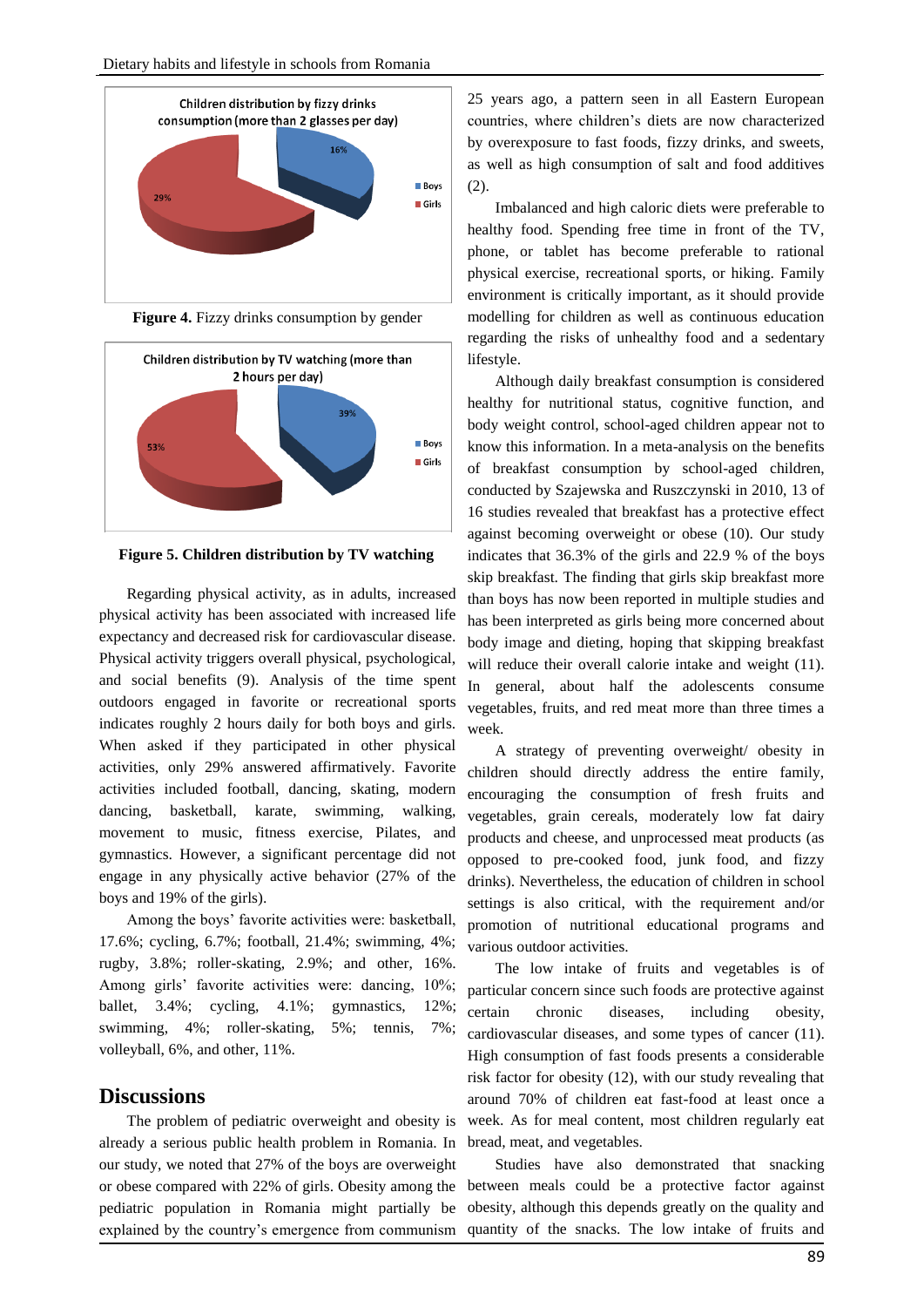serious problem, particularly since the consumption of such foods categories are well-known protective effects. Girls specifically ingest a lower quantity of such foods, as seen in our study, and this is may be due to the generalized tendency (especially in female teens) to maintain a lower body weight by sacrificing at 1-2 meals/ day and giving up snacks. Regarding meal content, girls consistently consume less food than boys, probably associated with girls' overall smaller size, smaller waists, and lower obesity (5% vs. 9% in boys).

Increased television watching, playing video games, and protracted use of the Internet are contributory factors to an increased sedentary behavior during free time, which can lead to decreased physical activity (13-15). Our findings indicate that both girls and boys spent approximately 2-4 hours/day in front of the computer or TV, undoubtedly due to the current widespread availability of TV sets and computers. Free time devoted to sports or physical activities consumes roughly 2 corresponds to compulsory classes in physical education within the school's daily schedule (16).

sugar-sweetened beverages and less sugar, sodium, and saturated fat), ensure that their children understand the active and reduce sedentary time (on TV, video games, Internet, etc.) to no more than 2 hours/day, and develop new fun and engaging physical activities with other family members or simply on their own (17, 18).

### **Conclusions**

This study found that boys are more obese than girls (9% vs. 5%) while the overweight figure was 27% among the boys and 22% among the girls. Obesity in the pediatric population of Romania may be related to the country's communist period, which later favored the overexposure to fast food, fizzy drinks, and sweets as well as high consumption of salt and food additives (19, 20). Unbalanced and highly caloric food has been food and lifestyle: preferred to healthy food (21, 22).

the great majority of children do not follow a healthy schedule of meals and snacks, with many (especially girls, over 36%) giving up breakfast deliberately. Most school-aged children in this study also did not follow a regimen consisting of main meals and snacks throughout incentivizes the benefits of an appropriate diet while

vegetables in the daily diet of children in this sample is a the day (breakfast, the morning snack, lunch, the afternoon snack, dinner). School-aged boys favored dinner (80%), while girls (75%) favored lunch.

> An important tradition in Romanian society is the mother's position at the center of the family and the one responsible for preparing meals (22, 23). As such, she typically ensures at least one cooked dish/day, an assumption confirmed by more than 80% of all children. Many girls and boys have at least one family meal/ day (30% vs. 40%), but many also eat fast food occasionally (73% vs. 79%).

hours/day in both girls and boys, which most likely sweets. Almost one third (29%) do not consume water at To prevent childhood obesity, parents should (16.43%). Regarding the conditions during which daily encourage healthy eating habits (i.e., plenty of meals are consumed, a sizable portion of children eat vegetables, fruits, and whole-grain products, low-fat or while watching TV (approximately 24% of both girls and non-fat milk or dairy products, lean meats, poultry, fish, boys) or out of boredom -"sometimes"-100%. Some of lentils and beans for protein, plenty of water and fewer the boys and girls also prefer to eat at night (9.5% vs. One behavior that needs to be encouraged is eating the snack at school that most school-aged children still eat although girls are more likely to skip it, hoping to maintain a lower body weight (63% of the boys and 47% of the girls eat the snack). This snack could consist of a sandwich, fruits or, as expected, sweets (65%). In the daily diet of school-aged children we mainly find bread or polenta, potatoes, fruits and raw vegetables, milk and dairy products, butter or margarine, fish or meat and all during the day, and boys consume at least 2 glasses of sweetened fizzy drinks/day (28.61%) compared to girls 6.2%).

benefits of being physically active, encourage them to be physical education classes (75%) and engage in various A large number of school-aged children attend outdoor activities (65%; football is the favorite sport among children in this group with a percentage of 17.24%), spending 2 hours a day for each one (physical education, 59% of all children attend classes and 27% outdoor activities). Yet, the number of those who watch TV daily and weekly is very high, the vast majority choosing to spend 2-4 hours daily in front of the TV, roughly 17 hours/week for boys and 10 hours/week for girls (24).

> As a result of this study, in order to prevent a growing prevalence of overweight among the pediatric population in Romania, we suggest the following recommendations for school-aged children regarding

The most important conclusion of our study is that families and schools via special classes on prevention. If 1. Implementation of educational programs for both parents adopt a healthy lifestyle, thus being a good example to follow, their children will be more likely to follow the same path.

2. Development of a long-term national strategy that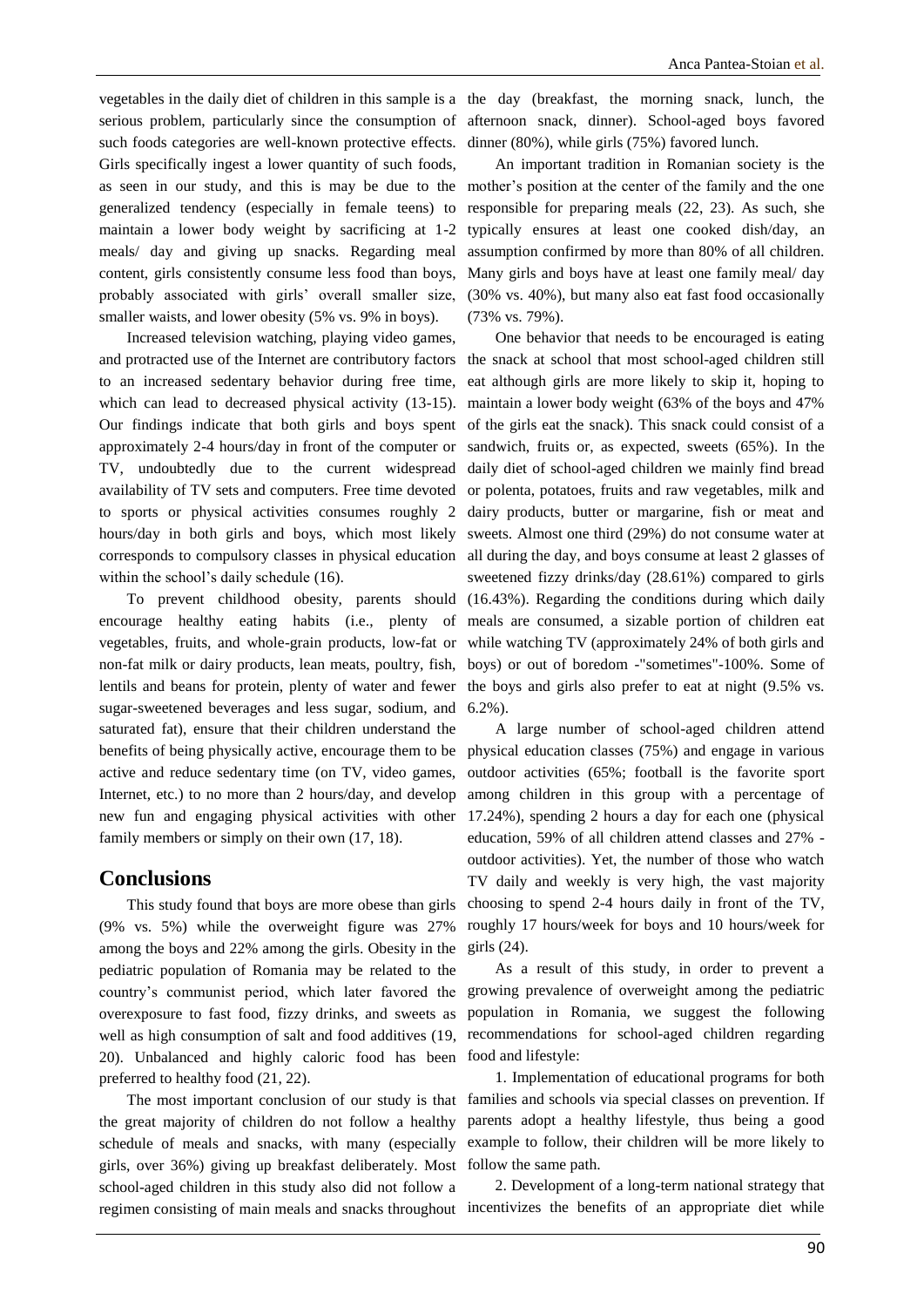concomitantly drawing attention to non-healthy alternatives:

- o Decrease in the frequency of fast-food meals, which have become increasinly popular
- Higher consumption of fruits and dairy products instead of chips and sweets at school
- o Promotion of compotes, homemade cookies, and jam instead of candies and chocholate as preferred 5. sweets
- o Promotion of cooked main meals, and the organization of school canteens/menus in which children should be involved
- o More natural juice made of raw fruit/ vegertables and fewer or no fizzy drinks
- o Age appropriate water consumption mandatory for all school-aged children, with simultaneous limitation of energetic beverages and coffee

3. Limitation of the leisure time in front of the TV or computer:

- o Overall less than 2 hours daily
- o No TV, video games, computer interactions during mealtimes
- o No TV, video games, computers interactions due to boredom, offset by the introduction of engaging recreational activities

4. Greater attention to physical activities by the school-aged child:

- o Greater involvement in household chores as appropriate
- o Increased number of sports classes at school
- o More attractive extracurricular activities to stimulate school-aged children's participation
- o Introduction of recreational activities designed for whole family participation

5. Scheduling regular visits to the family physician—especially if an obvious weight gain or loss is noticed—who will communicate to parents a body mass index outside the normal limits.

### **Acknowledgment**

All authors have equally contributed to this paper

### **References**

- 1. Sabin MA, Kiess W. Childhood obesity: Current and novel approaches. Best Pract Res *Clin Endocrinol Metab*. 2015; 29(3): 327-38. PMID: 26051294, DOI: 10.1016/j.beem.2015.04.003
- 2. http://insp.gov.ro/sites/cnepss/wp-content/ uploads/2016/05/Analiza-de-situatie-pt-ZEIO-2016.pdf , Accessed 2017
- 3. Aranceta-Bartrina J, Pérez-Rodrigo C. Determinants of childhood obesity: ANIBES study. *Nutr Hosp*. 2016; 33(Suppl 4): 339. PMID: 27571858
- 4. National Research Council and Institute of Medicine, http://timiacono.com/wp-content/ uploads/13-01-28\_obesity-Original.jpg, Accessed 2017
	- 5. Afshin A, Babalola D, Mclean M, Yu Z, Ma W, Chen CY, Arabi M, Mozaffarian D. Information Technology and Lifestyle: A Systematic Evaluation of Internet and Mobile Interventions for Improving Diet, Physical Activity, Obesity, Tobacco, and Alcohol Use. *J Am Heart Assoc*. 2016; 5(9). PMID: 27581172, DOI: 10.1161/JAHA.115.003058
	- 6. National Research Council and Institute of Medicine, http://insp.gov.ro/sites/cnepss/wpcontent/uploads/2014/12/Raport-scolara-2016.pdf, Accessed 2017
- 7. Ning H, Labarthe DR, Shay CM, Daniels SR, Hou L, Van Horn L, Lloyd-Jones DM. Status of cardiovascular health in US children up to 11 years of age: The National Health and Nutrition Examination Surveys 2003-2010. *Circ Cardiovasc Qual Outcomes*. 2015; 8(2): 164-71. PMID: 25782775,

DOI: 10.1161/CIRCOUTCOMES.114.001274

- 8. Barlow SE; Expert Committee. Expert committee recommendations regarding the prevention, assessment, and treatment of child and adolescent overweight and obesity: summary report. *Pediatrics*. 2007; 120 (suppl 4): s164-92. PMID: 18055651, DOI: 10.1542/peds.2007-2329C
- 9. Davis KL, Brann LS. Examining the Benefits and Barriers of Instructional Gardening Programs to Increase Fruit and Vegetable Intake among Preschool-Age Children. *J Environ Public Health*. 2017; 2017: 2506864. PMID: 28607563, DOI: 10.1155/2017/2506864
- 10. Szajewska H, Ruszczynski M. Systematic review demonstrating that breakfast consumption influences body weight outcomes in children and adolescents in Europe. *Crit Rev Food Sci Nutr*. 2010; 50(2): 113–9. PMID: 20112153,

DOI: 10.1080/10408390903467514

- 11. Adegbite-Adeniyi C, Gron B, Rowles BM, Demeter CA, Findling RL. An update on antidepressant use and suicidality in pediatric depression. *Expert Opin Pharmacother*. 2012; 13(15): 2119-30. PMID: 22984934, DOI: 10.1517/14656566.2012.726613
- 12. Gandy J. Water intake: validity of population assessment and recommendations. *Eur J Nutr*. 2015; 54 Suppl 2: 11-6. PMID: 26048039, DOI: 10.1007/s00394-015-0944-8